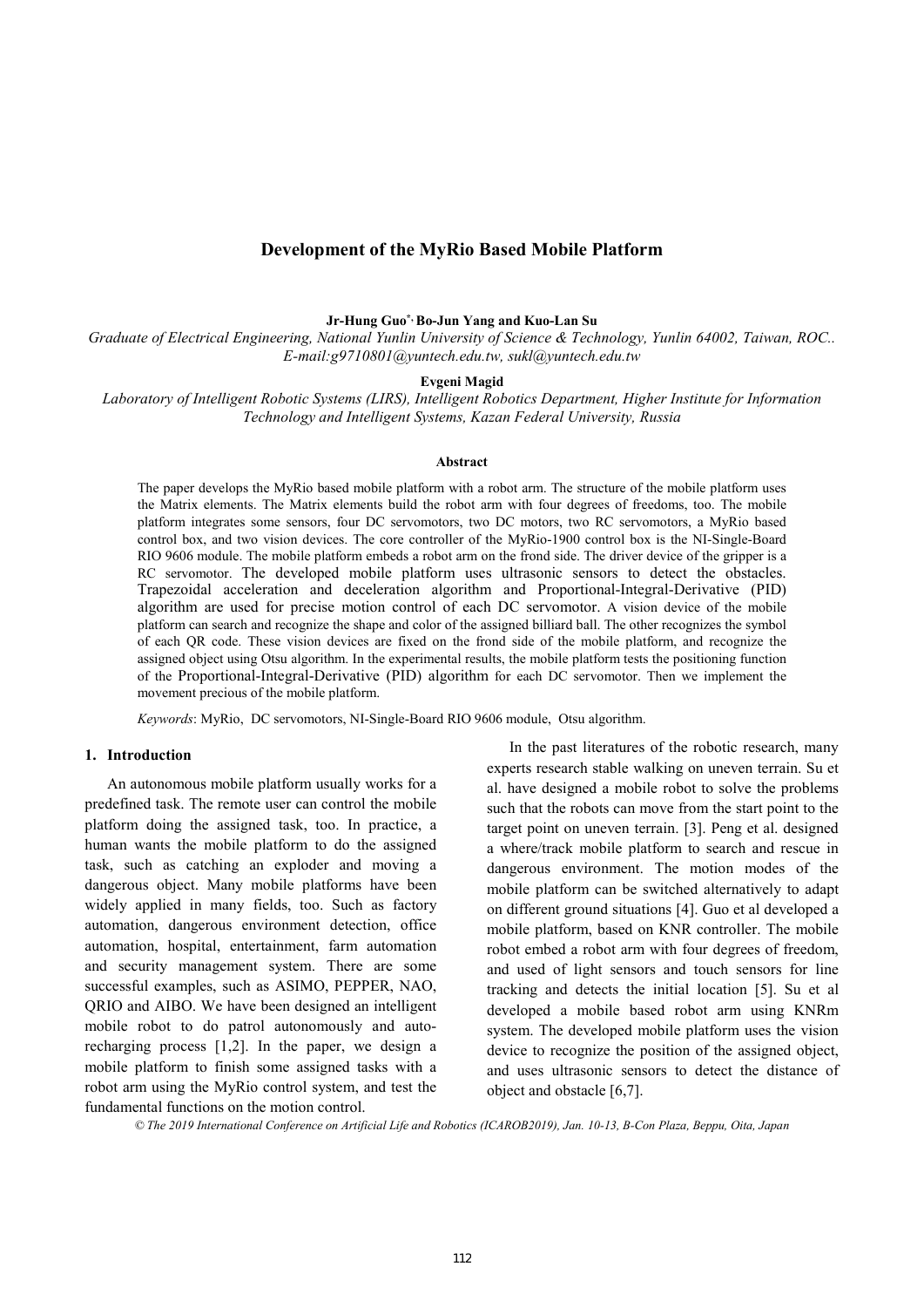#### *Jr-Hung Guo, Bo-Jun Yang, Kuo-Lan Su, Evgeni Magid*

The paper is organized as follows: Section II describes the system architecture of the mobile platform and the robot arm, and explains the functions of the MyRio-1900 control box. Section III explains the hardware devices of the mobile platform. Section IV presents the experimental results of the motion control for the mobile platform using PID control method. Section VI presents the brief concluding remarks.

## **2. System Architecture**

The system architecture of the mobile platform is shown in Fig. 1. The system contains two parts; one is the laptop and the other is a mobile platform. The laptop can program motion trajectories and recognize color and size of each object using NI LabVIEW software. The monitor interface system is developed on the laptop. The mobile platform contains five parts. There are structure and motors, image system, sensory system, power and drivers and control methods.



Fig 1. System architecture

The structure of the mobile platform is built by some Tetrix elements. We use three type DC motors to drive the mobile platform with a robot arm. One is four DC servomotors to control the motion trajectories of the mobile platform; two DC motors and two RC servomotors to build the robot arm. The image system uses WSR LifeCam Cinema Video Camera to search the positions of selected billiard balls, and uses Logitech C310 camera to recognize the style of each QR code. The main element of the sensor system is some ultrasonic sensors to be fixed on the frond side of the mobile platform. The ultrasonic sensors can detect the distance from the obstacle.

The main controller of the mobile platform is a MyRio control box to program the control methods. The hardware device of the MyRio-1900 control box is shown in Fig.2. The length, width and height are about 15cm, 10cm and 3cm. The control box displays the function of each connective pin. Users can select the needed element to connect with the control box for the assigned task. In order to achieve the purpose of accurate positioning, the core controller of the box is Xilinx Zynq-7010 to be a SoC system (a ARM-Cortex-A9 and a FPGA chip). The driver device of each DC servomotor uses the Tetrix DC motor expansion controller.



## Fig. 2 MyRio-1900 control box

The control method uses PID control law and trapezoidal acceleration and deceleration algorithm to control each DC servomotor, and tune the mobile platform to follow the programmed trajectories. The controller of the KNRm system computes each compensator signals (P, I and D) according to the error signals as following:

$$
e = SP - PV \tag{1}
$$

$$
u(t) = K_c \left[ e + \frac{1}{T_i} \int_0^t e dt + T_d \frac{de}{dt} \right]
$$
 (2)

*SP* is desired value, and *PV* is measured value. The *e* is the error value to be the desired value minus the measured value.  $K_c$  is the proportional constant,  $T_i$ is integral time constant, and  $T_d$  is derivative time constant.

## **3. Mobile Platform**

The structure integration of the mobile platform uses Matrix element shown in Fig. 3(a). The mobile platform can uses four DC servomotors to connect four mecanum wheels moving on the programmed motion paths. The MyRio system controls each DC servomotor through

*© The 2019 International Conference on Artificial Life and Robotics (ICAROB2019), Jan. 10-13, B-Con Plaza, Beppu, Oita, Japan*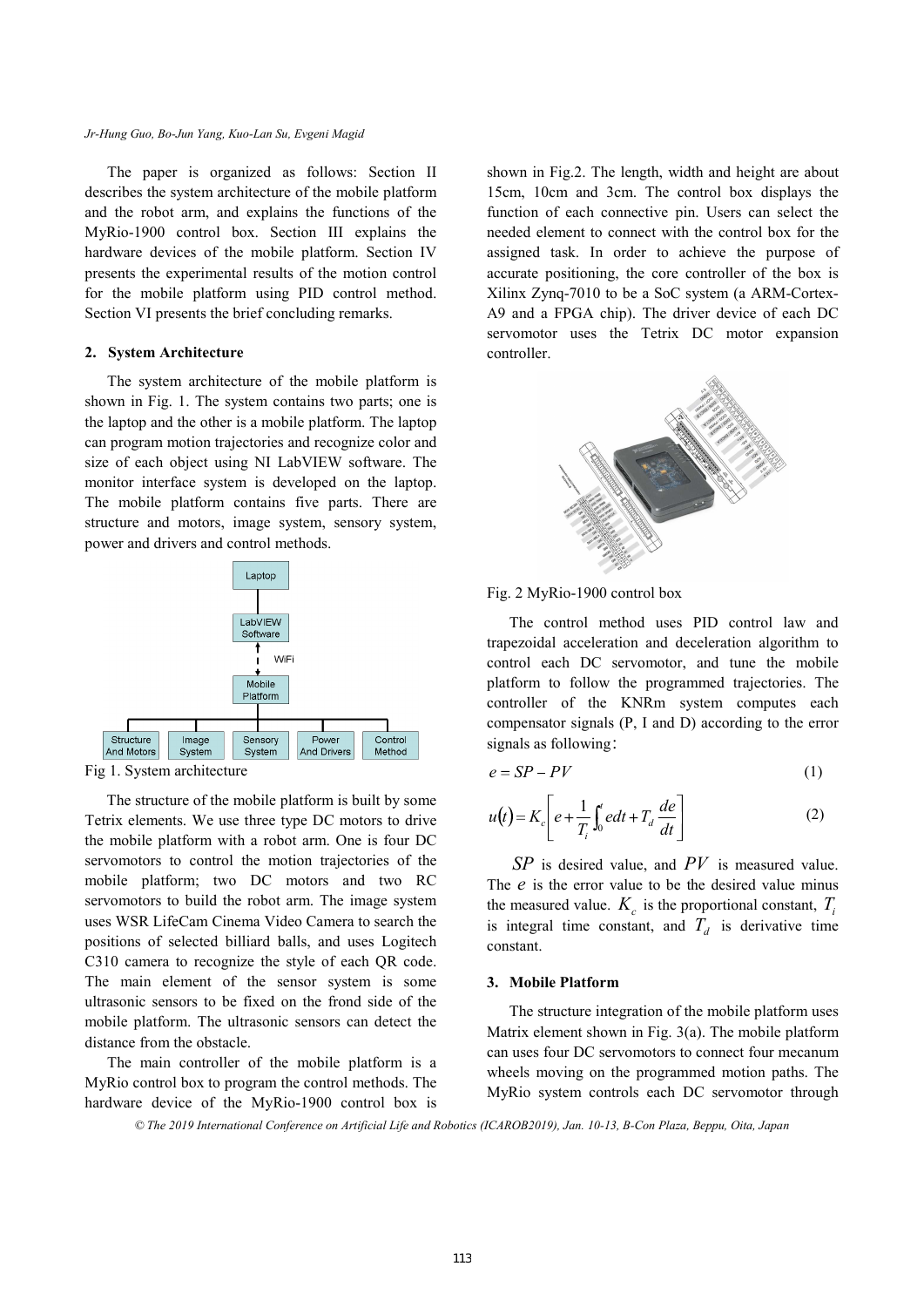the DC servomotor driver is shown in Fig. 3(b), and programs the rotation range according to the feedback signal of the encoder sensor. The controller of the MyRio box uses PID control law and trapezoidal acceleration and deceleration algorithm to control each DC servomotor, and tune the mobile platform to follow the programmed trajectories, and finish the precision position.

The driver elements of the robot arm are two DC motors and two RC servomotors. The robot arm fixes on the frond side of the mobile platform, and is driven by the MyRio controller shown in Fig. 4. The structure of the robot arm is built using Tetrix elements. The image system is embedded on the top of the gripper to recognize position and color of the billiard ball, and searches the assigned billiard ball on the competition playground. Then the mobile robot moves approach to the assigned billiard ball, and catches the ball using the gripper of the robot arm, and moves the billiard ball to put down on the assigned position of the QR code.



Fig. 3 The mobile platform



Fig. 4 The robot arm

## **4. Experimental Results**

We implement the experimental results on the competition playground using the mobile platform (length 4m and width 2m). The pre-processing program of the PID control method for each DC servomotor using LabView software shown in Fig. 5. We set the rotation angle of the DC servomotor to be 180 degree. Then we program the driver software of the DC servomotor using LabVIEW language shown in Fig. 6. In the experimental result, the DC servomotor makes the red label on the top of the wheel shown in Fig. 7(a). Then we run the programmed software to control the wheel turning 180 degree. We can see the label to go down shown in Fig. 7(b).



Fig. 5 PID control method program of LabVIEW







*© The 2019 International Conference on Artificial Life and Robotics (ICAROB2019), Jan. 10-13, B-Con Plaza, Beppu, Oita, Japan*